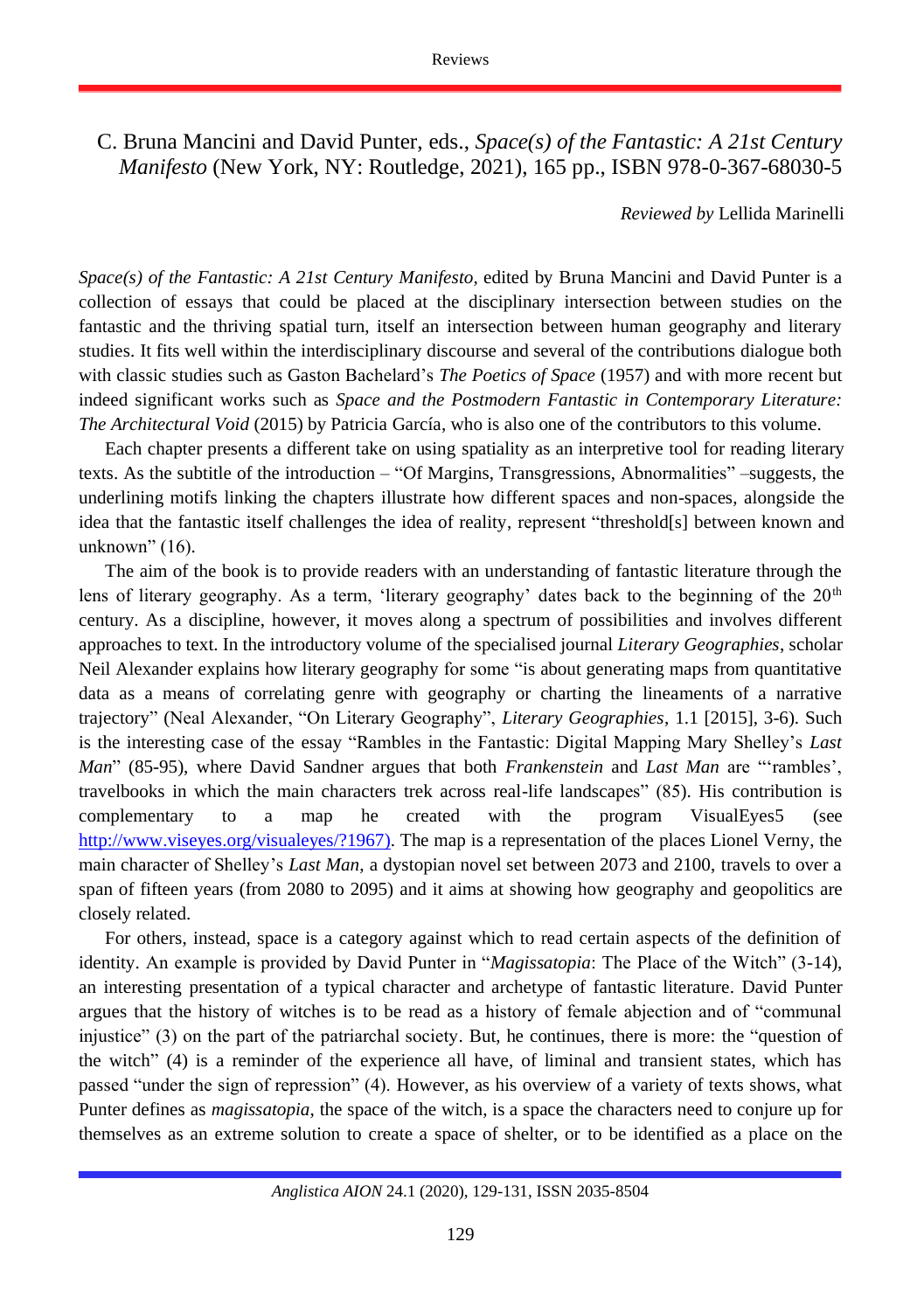threshold between two continents and the territory of a quest for identity, as in Celia Rees's *Witch Child* (2000).

A further take on the subject is provided by Bruna Mancini's chapter "Spaces of the Fantastic, the Fantastic of Spaces". Referring to Patricia García's *Space and the Postmodern Fantastic in Contemporary Literature: The Architectural Void* (2015), Mancini points to a lack of a "comprehensive model for analysing space in relation to the Fantastic" (17). Of course, literary criticism and comparative literature have focused on space, and Mancini does recall methodologies on space by Bachelard, Foucault and Moretti, and studies on space as an element of narrative by Philippe Hamon and Blanchot, among the others. Nevertheless, according to Mancini, studies on the "'fantastic space' essentially focus on space as a metaphor, not on space as a physical dimension (re)created in the Fantastic texts" (17). Interpretation and metaphor are key aspects of literary expression, and writers, Mancini states, have always had a certain fascination for maps. And as interpretations of space, maps are not neutral – they are the visual and verbal expression of a subjectivity. The interesting connection Mancini makes allows her to introduce the concept and discipline of psychogeography, which some see concerned with the personality of a place, while for others it is a "detailed multilevel examination of select locales that impact upon the writer's own microscopic inner eye" (21). The two texts she analyses, *Lud Heat* by Iain Sinclair (1975) and *Hawksmoor* by Peter Ackroyd (1985), both deal with the mystery that lies behind architect Nicholas Hawksmoor's London churches; and, exploring the city while walking, she argues, is an act of transgression in our contemporary world dominated by speed and fast transportation. (22)

Mystery, myth and uncanny also come forward in Patricia García's "The Literary Motif of the Devil Architect: Where Built Space Meets the Fantastic" (38-53). She aims at showing how, in the biographies of the Devil, space had been reduced to neutral, not significant, setting. A historicalanthropological overview of the origins of the idea of the Devil as an architect in medieval folklore is followed by the analysis of some variations of this motif in several  $20<sup>th</sup>$  and  $21<sup>st</sup>$  century novels and short stories. Taking the move from Todorov's consideration of space as "nothing more than a situational dimension" (40), a container for the unfolding of events over time, García's readings, instead, foreground the notion of space. The Devil creates places unsuitable for human habitation or that have an effect on the characters, as in the interesting example of Doménech's short story "La escalera del Sarto" (1980), where a staircase with absurd features defies the laws of physics, strongly recalling *Relativity* (1953), Escher's famous lithograph. Space, thus, becomes and *is* the diabolic element, having an agency and active role in the *dénoument* of the narration.

According to Todorov's classic definition of the fantastic, one of the conditions is the reader's, but also the character's hesitation "between a natural and a supernatural explanation of the events described" (Tzvetan Todorov, *The Fantastic: A Structural Approach to a Literary Genre*, Press of Case Western Reserve University, Cleveland, 1973, 33). Such hesitation, alongside "the pleasure of fear, of transgression, of the uncanny to go ahead" (2) to which the editors refer in the introduction, may be identified as a factor which moves the narration forward. As David Ian Paddy shows in "Home Is Where the Dark Is: A Literary Geography of Daphne du Maurier's Disturbing Genres" (96-114), it is possible to re-think spatiality as "occupying a similar location of hesitation between the psychological-imagined and the supernatural-real" (103). Hesitation also comes forward in texts which question genre-belonging such as *The Fifth Season* (2015) by Nora K. Jemisin and *This Census Taker*  (2016) by China Miéville, analysed by Nicoletta Vallorani in "Of Borders and (W)holes: Porous